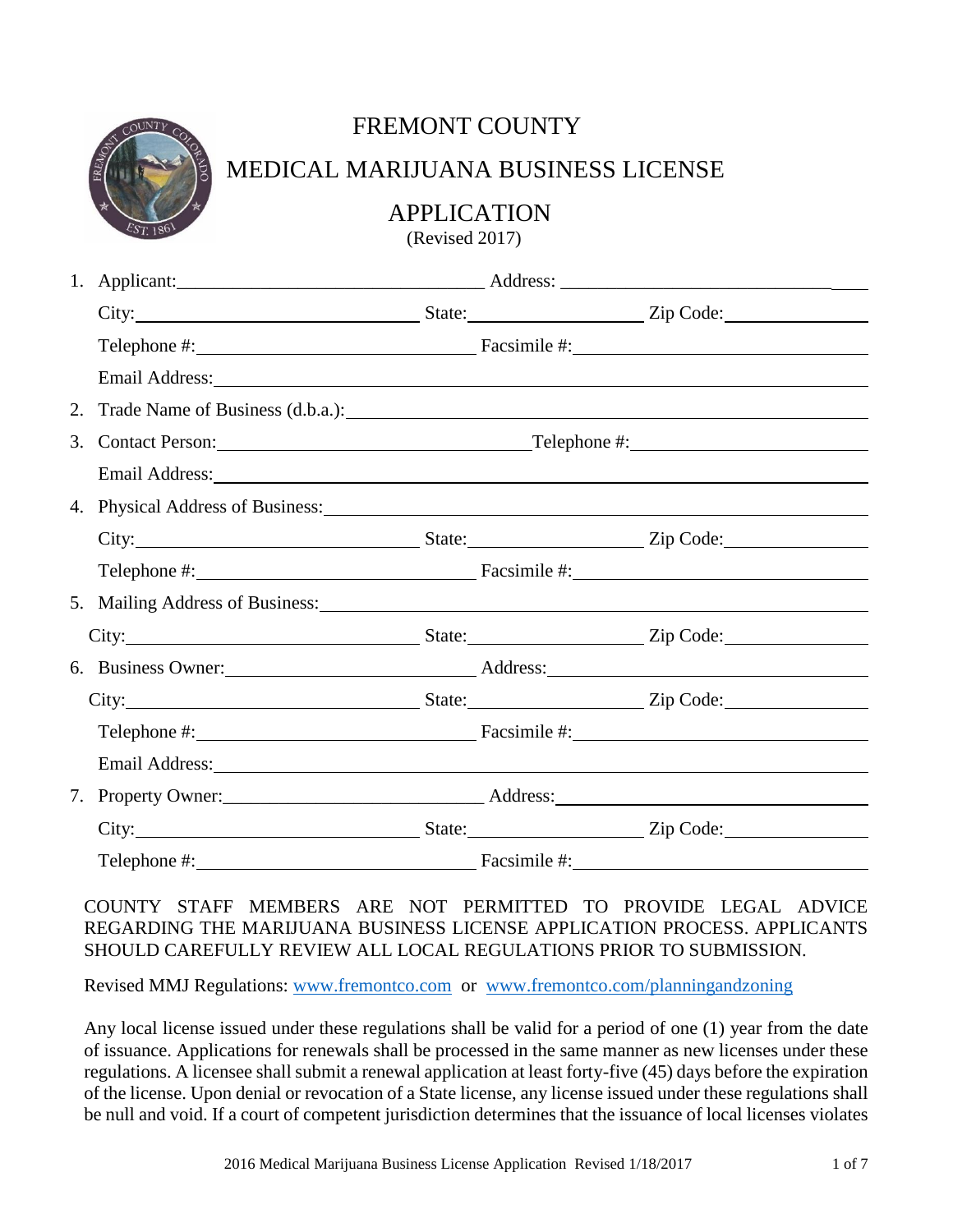any State or federal law, all licenses issued under these regulations shall be deemed immediately revoked by operation of law, with no ground for appeal or other redress on behalf of the licensee.

It is recommended that applicants familiarize themselves with Fremont County regulations relating to marijuana licensing, including zoning codes, building codes, and licensing regulations. Material that may be helpful to this review can be found at:

[www.fremontco.com/planningandzoning](http://www.fremontco.com/planningandzoning) [www.fremontco.com/building](http://www.fremontco.com/building)

Department of Planning and Zoning (a fee will be charged for hard copies) 615 Macon Ave, Room 210 Cañon City, CO 81212

If the application is approved by the Authority, applicants will receive an Approval Letter that the Applicant may use to obtain a State License. Upon the issuance of the State License, the Applicant shall provide a copy to the Authority whereupon the official Local License will be issued. The Applicant shall NOT begin any business operation for the purpose of cultivation, manufacture, or sale of marijuana until after licenses have been issued by both the State and Authority. Both licenses must be posted in a conspicuous location, visible to the public within the premises.

This application is for the following License Type *(check only one)*: *Note: A separate license application is required for each license type.*

- $\Box$  Medical Marijuana Center (MMC)
- ☐ Medical Marijuana Optional Premises Cultivation (OPC)
- $\Box$  Medical Marijuana-Infused Product Manufacturer (MIP)
- $\Box$  Transfer of Ownership
- □ Change of Location
- $\Box$  Modification of Premises

Zone districts that allow:

- MMC: Business, Rural Highway Business, Neighborhood Business
- OPC: any zone district that allows Commercial Greenhouse (see Article 7 (c) of the Licensing Requirements)
- MIPs: Business (SRU required), Industrial, Industrial Park

#### **Application and License Fees**

A. The application fee for local licenses shall be:

| 1. Medical Marijuana Center:                         | \$5,000.00  |
|------------------------------------------------------|-------------|
| 2. Optional Premises Cultivation:                    | \$5,000.00  |
| 3. Medical Marijuana-Infused Products Manufacturing: | \$5,000.00  |
| 4. Change of Location:                               | \$5,000.00  |
| 5. Public Hearing additional fee:                    | \$250.00    |
| 6. Fee for Renewal Application shall be              | \$2,500.00. |

#### All Application fees are nonrefundable.

B. The annual business license fee for local licenses shall be: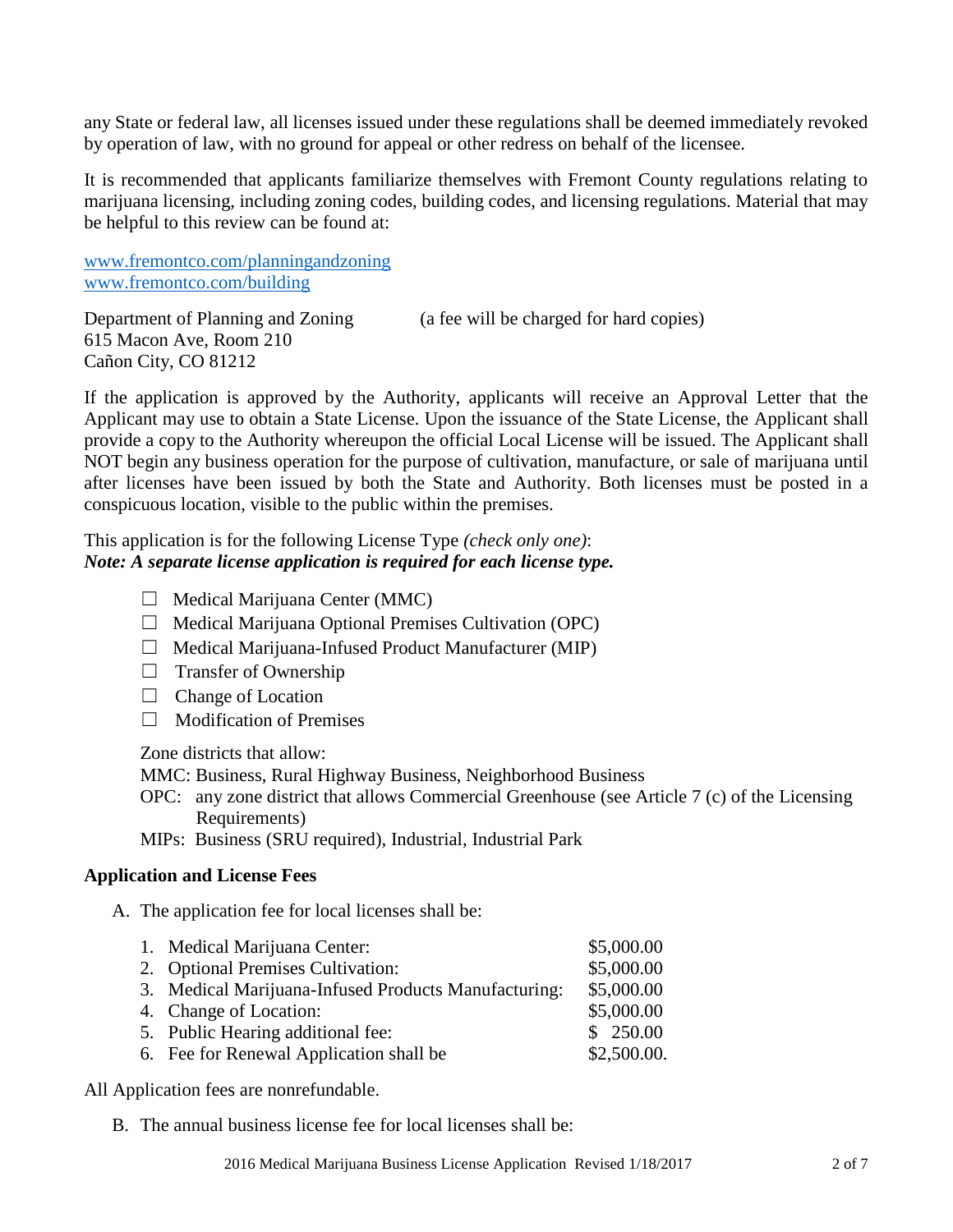| 1. Medical Marijuana Center:      | \$5,000.00      |
|-----------------------------------|-----------------|
| 2. Optional Premises Cultivation: | \$5,000.00      |
| .                                 | $A = A A A A A$ |

- 3. Medical Marijuana-Infused Products Manufacturing: \$5,000.00
- 4. Change of Location: \$5,000.00

All license fees are due at the time an application is submitted. Each county medical marijuana license shall be associated with a particular site or location, regardless of the number of state licenses affiliated with such site or location. If an application is denied, an Applicant may request that the Authority refund the license fee after the denial appeal period has expired or after the completion of the denial appeal process, whichever is later.

C. Administrative Fees for medical marijuana businesses shall be:

| 1. Change of corporation or LLC structure:                     | $$50.00$ per person                |
|----------------------------------------------------------------|------------------------------------|
| 2. Change of trade name:                                       | \$50.00                            |
| 3. Modification of Premises:                                   | \$500.00 (includes public hearing) |
| 4. Re-inspection fee for 3rd and each subsequent               |                                    |
| inspections during Application and Licensing process: \$250.00 |                                    |
| 5. Transfer of Ownership:                                      | \$500.00                           |

All administrative fees shall be due at the time each applicable request is made. If a public hearing is not required for a proposed modification of licensed premises, the fee shall be reduced to \$250.00.

### **MARIJUANA BUSINESS LICENSE APPLICATION REQUIRED EXHIBIT CHECKLIST**

The following are required documentation that must accompany an application. Incomplete applications will be returned with instructions as to which documents are required for completion. Failure to provide the documents below or the documents deemed necessary by the Authority in sufficient detail to determine full compliance with State and Local Regulations shall be grounds for denial of the application. *Exhibits shall be marked in the lower right-hand corner and provided in the order identified below.*

All exhibits must be properly executed and must correspond exactly with the applicant's name. All documents must be typed or legibly printed in ink. Submit an original and two (2) copies of the entire application and attachments.

Submit the completed application packet to Fremont County Department of Planning and Zoning, 615 Macon Ave, Room 210, Cañon City, CO 81212. Applications should be delivered physically. Electronic versions will not be accepted.

|  | 1. Zoning Verification form. <b>Exhibit 1.1</b> (form available at Planning & Zoning Office or at<br>http://www.fremontco.com/planningandzoning/zoningverificationform.shtml)                                                                                                                                                                                                                                                                                                                                |
|--|--------------------------------------------------------------------------------------------------------------------------------------------------------------------------------------------------------------------------------------------------------------------------------------------------------------------------------------------------------------------------------------------------------------------------------------------------------------------------------------------------------------|
|  | 2. Detailed legal description of the precise location of the proposed MMC, OPC, or MIPs.<br><b>Exhibit 2.1</b>                                                                                                                                                                                                                                                                                                                                                                                               |
|  | 3. Fremont County Planning Department confirmation that the use is permitted in the zone district<br>proposed and the owner or operator has obtained all required approvals under the Fremont County<br>Zoning Resolution as determined by the Planning Director. For Medical Marijuana licenses of any<br>type, the applicant shall provide a map showing the following uses that are located within 1,000<br>feet of the proposed licensed premises: residence, medical marijuana centers, drug or alcohol |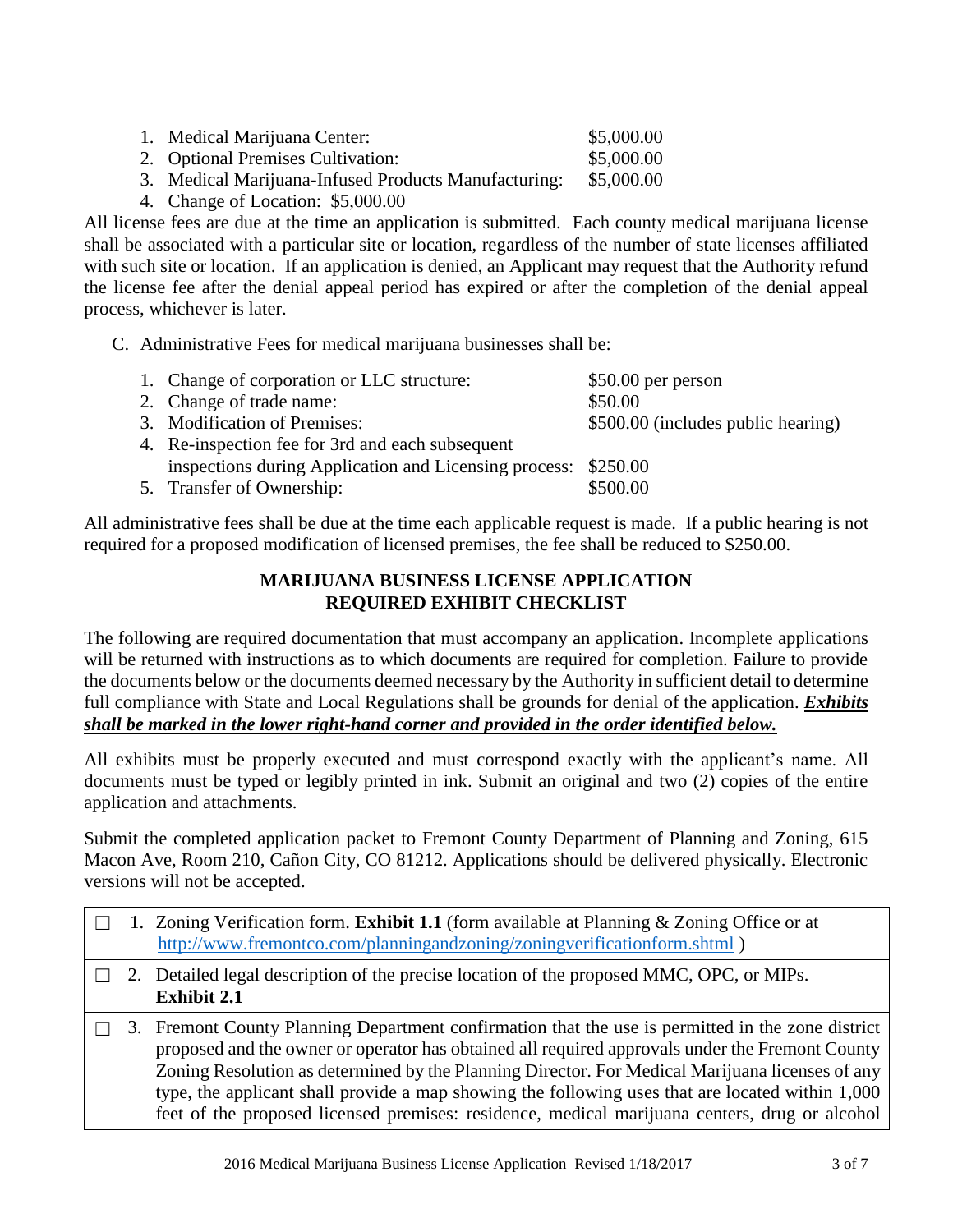|        |    | treatment or rehabilitation facilities, public community centers or publically owned or maintained<br>buildings open for use to the general public, any public school or private school, any principal<br>campus of a college, university, or seminary, public park or public playground, and licensed<br>residential child care facility. If the proposed licensed premises is a medical marijuana center, the<br>map must show the distance of these uses from the proposed location, computed by direct<br>measurement from the nearest portion of the building used for the marijuana business to the<br>nearest property line of the land used for a drug or alcohol treatment facility, public community<br>center, public building, school or campus, or residential child care facility, using a route of direct<br>pedestrian access. Exhibit 3.1                                                                                                                                                                                                                                                                                                                                                                                                                                                |
|--------|----|-----------------------------------------------------------------------------------------------------------------------------------------------------------------------------------------------------------------------------------------------------------------------------------------------------------------------------------------------------------------------------------------------------------------------------------------------------------------------------------------------------------------------------------------------------------------------------------------------------------------------------------------------------------------------------------------------------------------------------------------------------------------------------------------------------------------------------------------------------------------------------------------------------------------------------------------------------------------------------------------------------------------------------------------------------------------------------------------------------------------------------------------------------------------------------------------------------------------------------------------------------------------------------------------------------------|
| $\Box$ |    | 4. Lawful Presence Affidavit. Exhibit 4.1 (included with application)                                                                                                                                                                                                                                                                                                                                                                                                                                                                                                                                                                                                                                                                                                                                                                                                                                                                                                                                                                                                                                                                                                                                                                                                                                     |
|        |    | 5. Fremont County Building Official confirmation that the proposed structure and use comply with<br>all applicable building code provisions and all necessary building permits have been obtained. To<br>obtain such letter, the applicant shall provide a detailed floor plan layout drawn to scale which<br>clearly reflects the uses, functions, and operations within the building. The plan shall show<br>mechanical functions such as cooling and ventilation systems, filters and discharge systems and<br>locations, heating systems, grow light configurations, wall construction and separation from other<br>occupants, and any other information necessary as determined by the Building Official.<br><b>Exhibit 5.1</b>                                                                                                                                                                                                                                                                                                                                                                                                                                                                                                                                                                      |
|        |    | 6. Submission of a detailed site plan, showing at a minimum the location of all buildings, structures,<br>fencing, grow areas, processing areas, storage areas, parking areas, septic fields, driveways, access<br>points to public rights-of-way and any other items that may be used for the purpose of the medical<br>marijuana cultivation or business. (Drawing must be done to professional standards). Exhibit 6.1                                                                                                                                                                                                                                                                                                                                                                                                                                                                                                                                                                                                                                                                                                                                                                                                                                                                                 |
|        | 7. | Submission of a detailed report on the effective mitigation of any odors of the proposed operation<br>or the mitigation and rectification of any past odors reported from the activity. Such report shall<br>include proof that the design for the purification of air and odor shall have been either prepared or<br>approved by a professional licensed mechanical engineer, or other acceptable professional, to the<br>standards contained in the International Mechanical Code, or other acceptable industry standard,<br>requiring proper ventilation systems so that odors are filtered and do not materially interfere with<br>adjoining properties. The off-site odor from a cultivation site, indoor or outdoor shall not exceed<br>a ratio of 7-1, where one volume of odor is detectable with seven volumes of non-odorous air,<br>when measured from any location along the property lines for the site, as measured by any<br>instrument, device or method designated by the Colorado Air Pollution Division.<br>Outdoor<br>cultivation facilities shall be exempt from odor mitigation requirements, but any activities<br>conducted inside a structure in conjunction with an outdoor cultivation facility shall have an<br>Authority-approved odor mitigation plan in place. Exhibit 7.1 |
|        |    | 8. Submission of a lighting plan that prevents the beams or the rays from any light source, including<br>indoor greenhouse lighting, from being directed toward or onto adjacent residential properties.<br>Shielding of lighting, or other requirements, may be required to mitigate impacts on surrounding<br>properties. All light sources used for operations, advertising, security or safety purposes shall be<br>arranged or shielded in such a manner so that by its degree of intensity or duration of operation, it<br>does not unnecessarily or unreasonably disturb the comfort and repose of the adjoining or<br>neighboring landowners. Exhibit 8.1                                                                                                                                                                                                                                                                                                                                                                                                                                                                                                                                                                                                                                         |
|        |    | 9. Submission of a letter or Tax Certificate from the Fremont County Treasurer showing that all<br>property taxes have been paid and no tax liens exist on the property. Exhibit 9.1                                                                                                                                                                                                                                                                                                                                                                                                                                                                                                                                                                                                                                                                                                                                                                                                                                                                                                                                                                                                                                                                                                                      |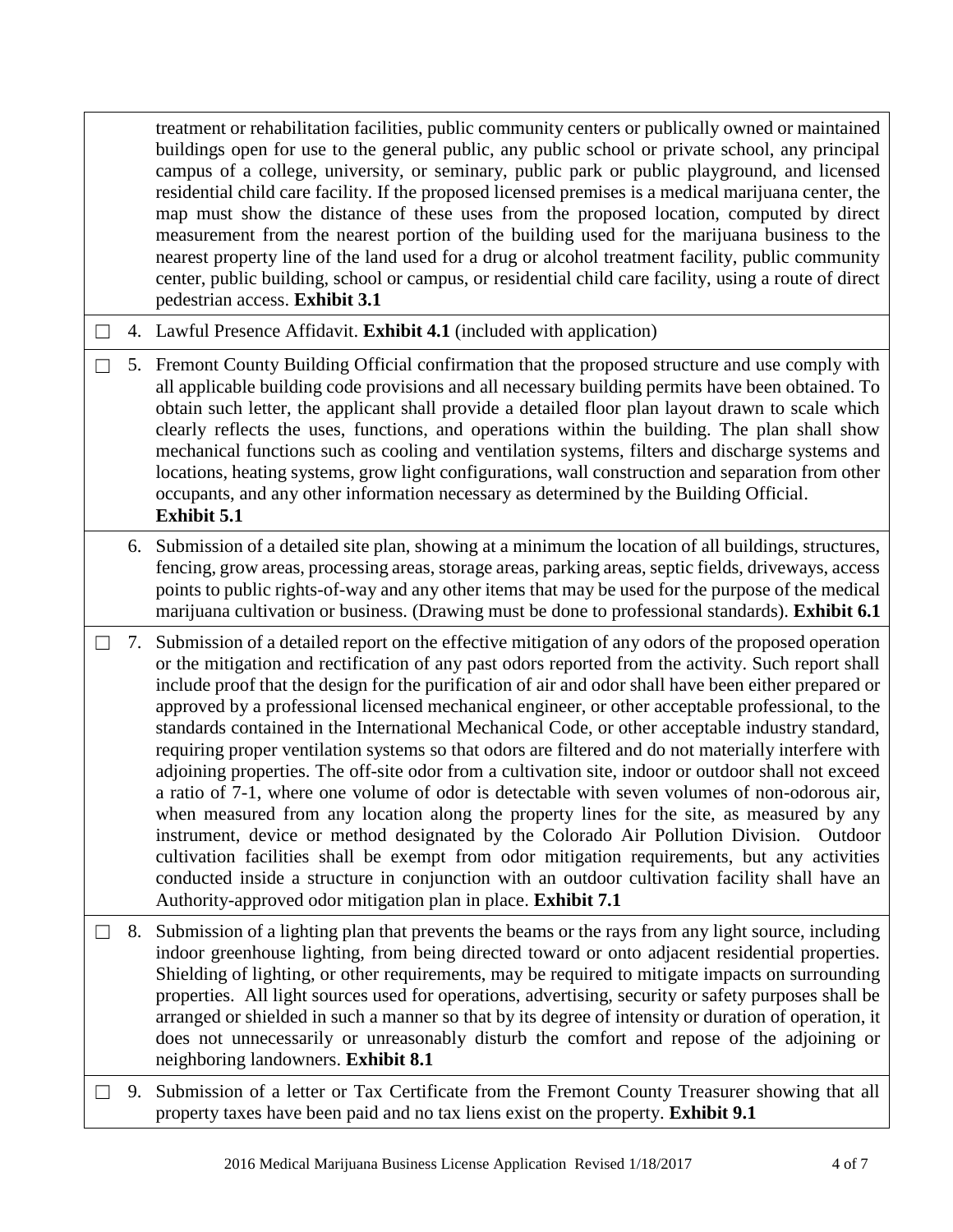|                   | 10. A copy of the applicant's applicable state sales tax license. (MMC applicants only) Exhibit 10.1                                                                                                                                                                                                                                                                                                                                                                                                                                                                                                                                                      |
|-------------------|-----------------------------------------------------------------------------------------------------------------------------------------------------------------------------------------------------------------------------------------------------------------------------------------------------------------------------------------------------------------------------------------------------------------------------------------------------------------------------------------------------------------------------------------------------------------------------------------------------------------------------------------------------------|
| $\mathbf{L}$      | 11. Submission of proof of the right to possess the proposed licensed premises for the duration of the<br>license. Exhibit 11.1                                                                                                                                                                                                                                                                                                                                                                                                                                                                                                                           |
| $\Box$            | 12. Submission of proof of notification (by certified return receipt) to the appropriate fire and law<br>enforcement personnel describing the location and nature of the proposed business. Exhibit 12.1                                                                                                                                                                                                                                                                                                                                                                                                                                                  |
| $\mathbf{L}$      | 13. Disclosure of violations of any state or local marijuana regulations (regardless of jurisdiction). If<br>the Applicant has violated any State Regulations or Local Regulations during any previous<br>licensed terms, submission of a detailed description on how the applicant has satisfactorily<br>corrected and mitigated any such past violation. Exhibit 13.1                                                                                                                                                                                                                                                                                   |
| $\mathsf{L}$      | 14. Submission of proof that all State Regulations; including, but not limited to: disclosures related<br>to ownership of the proposed business, fingerprints of the applicants, background investigation,<br>building plans, and security plans have been satisfied. Exhibit 14.1                                                                                                                                                                                                                                                                                                                                                                        |
| $\vert \ \ \vert$ | 15. Submission of any additional materials that, in the discretion of the Authority, is necessary to<br>make a determination under these regulations. Exhibit 15.1                                                                                                                                                                                                                                                                                                                                                                                                                                                                                        |
| ⊔                 | 16. For cultivation and medical marijuana infused product manufacturing facilities, submission of<br>detailed information regarding the source(s) of an adequate water supply for the proposed<br>business. Businesses that rely on hauling water, in part or in total, may be assessed a fee for<br>impact to county roads used as a route for hauling water. Exhibit 16.1 All OPC and MIP applicants<br>must complete and submit with the application the Fremont County Colorado Division of Water<br>Resources Information Form for Medical Marijuana Optional Premises Cultivation and/or<br>Marijuana Infused Products (included with application). |
|                   | 17. Submission of proof of a valid occupational license for all individuals who possess, cultivate,<br>manufacture, test, dispense, sell, serve, transport, or deliver Medical Marijuana and for any person<br>who has the authority to access or input data into the Marijuana Inventory Tracking Solution<br>(MITS) or another officially-approved Medical Marijuana Business point of sale system. A copy<br>of all licenses and proof of plant count numbers must be made available on-site in an organized<br>designated location made ready for review at any time. Exhibit 17.1                                                                    |
| $\mathsf{L}$      | 18. For optional premises cultivation and medical marijuana-infused products manufacturing license<br>application, information about which medical marijuana center(s) is(are) associated with the<br>business. Exhibit 18.1                                                                                                                                                                                                                                                                                                                                                                                                                              |
|                   | 19. For medical marijuana centers, there shall be no advertising signs other than one (1) flush wall<br>sign, door placard or window sign on the front of the medical marijuana business structure. No<br>sign associated with a medical marijuana center shall use the word "marijuana," "Cannabis," or<br>any other word or phrase commonly understood to refer to marijuana unless such word or phrase<br>is immediately preceded by the word "medical" or the message of such sign includes the words<br>"for medical purposes" in letters no smaller than the largest letter on the sign. Off-site signage is<br>prohibited. Exhibit 19.1            |
|                   | 20. A copy of a marijuana management plan detailing the training program for employees and staff<br>that shall contain, at a minimum, educational and operational standards on the prevention of sale<br>or distribution of marijuana products to anyone under the age of twenty-one (21) years old. Such<br>plan should detail any efforts being made or proposed to be made by the applicant to educate the                                                                                                                                                                                                                                             |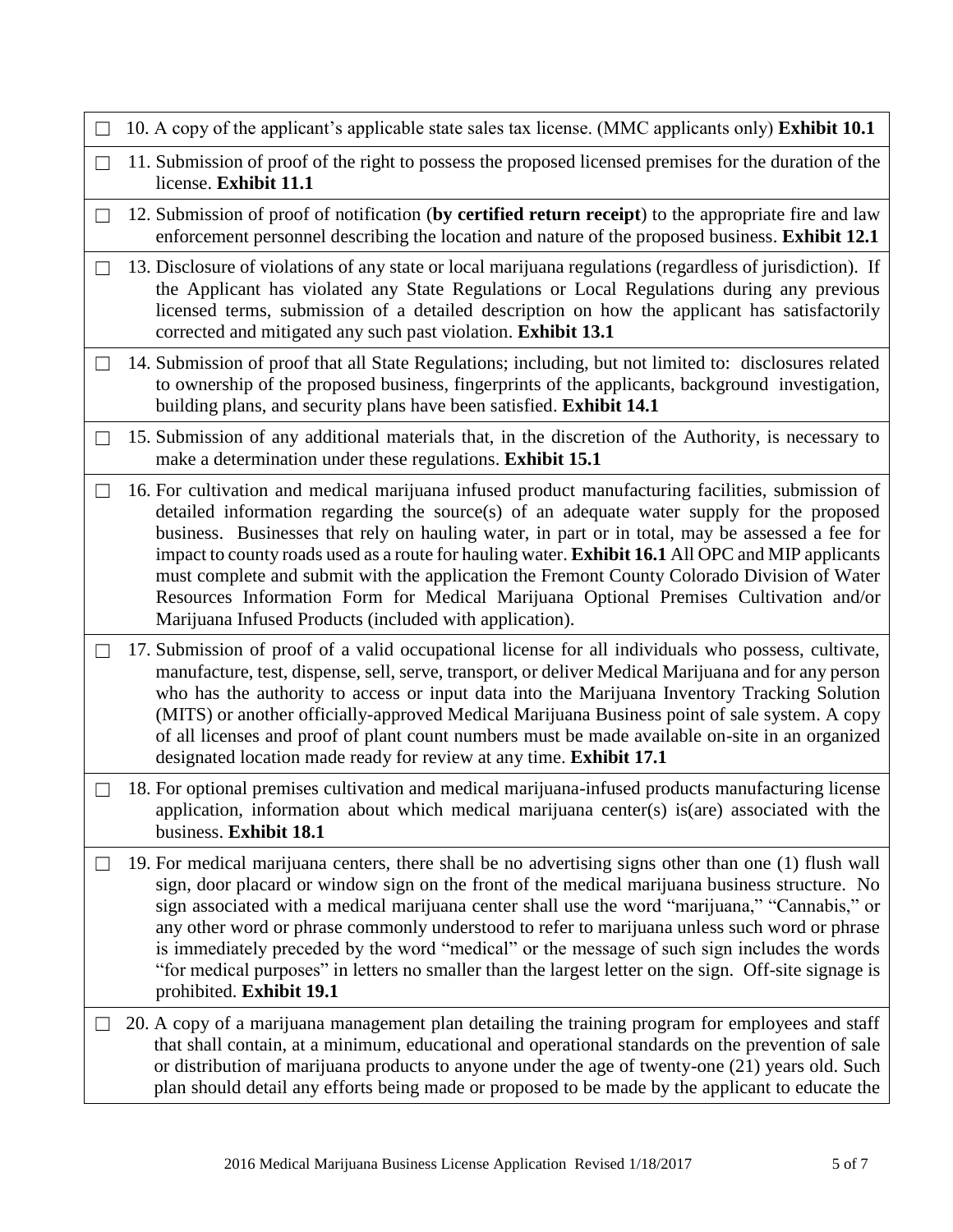|  | community or otherwise participate in community outreach regarding the topic and underage<br>marijuana use. Exhibit 20.1                                                                                                                                                                                                                                                                                                                                                                                                                    |
|--|---------------------------------------------------------------------------------------------------------------------------------------------------------------------------------------------------------------------------------------------------------------------------------------------------------------------------------------------------------------------------------------------------------------------------------------------------------------------------------------------------------------------------------------------|
|  | 21. A plant count report with the maximum number of plants to be grown and the patient card numbers<br>associated with the plant numbers. Exhibit 21.1                                                                                                                                                                                                                                                                                                                                                                                      |
|  | 22. A stormwater drainage plan and report shall be prepared for the project site in accordance with the<br>hydraulic method and design standards of Section 5.10 of the FCZR, taking into consideration the<br>Fremont County Flood Damage Prevention Regulations, Building Code of Fremont County,<br>Colorado Department of Public Health and Environment Regulations, Colorado Revised Statutes,<br>US Army Corp of Engineers and Federal Emergency Management Agency Regulations. A copy<br>of the plan shall be attached. Exhibit 22.1 |

Once the Authority has completed its review of an application, it shall either issue an approval or a denial letter that specifies the reasons for the decision. Within ten (10) days of a denial letter, the applicant may request that the Authority reconsider its decision by submitting a letter to the Authority clearly stating the grounds for the request. In response, the Authority may deny the request, issue a revised denial letter, or issue an approval.

The decision of the Fremont County Planning Director under these Local Regulations that the use is not permitted or that the applicant has not obtained the required approvals for the business operation under these Local Regulations, State Regulations, or the Fremont County Zoning Resolution and Building Codes shall constitute a final administrative officer or agency decision appealable to the Fremont County Board of Zoning Adjustment pursuant to the applicable provisions of the Fremont County Zoning Resolution.

**By signing this Application, the Applicant, or the agent/representative acting with due authorization on behalf of the Applicant, hereby certifies that all information contained in the application and any attachments to the Application, is true and correct to the best of Applicant's knowledge and belief.**

**Applicant understands that any required private or public improvements imposed as a contingency for approval of the application may be required as a part of the approval process.**

**Fremont County hereby advises Applicant that if any material information contained herein is determined to be misleading, inaccurate or false, the Board of Commissioners may take any and all reasonable and appropriate steps to declare actions of the Board and/or the Department regarding the Application to be null and void.**

**Signing this Application is a declaration by the Applicant to conform to all plans, drawings, and commitments submitted with or contained within this Application, provided that the same is in conformance with the Fremont County Zoning Resolution.**

Applicants Signature Date

Applicants Printed Name